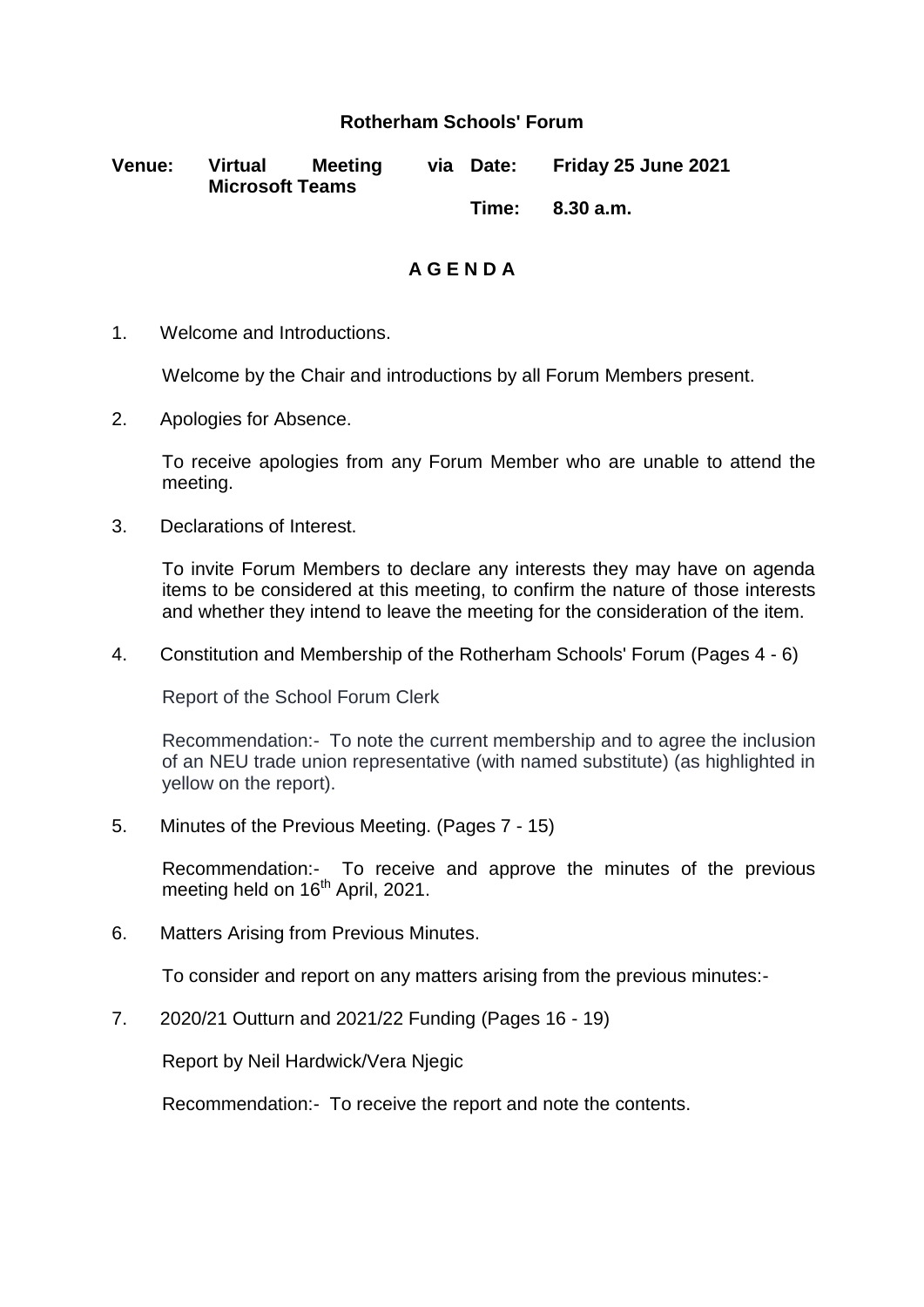8. DSG HNB Recovery Plan

Presentation by Nathan Heath/Neil Hardwick

Recommendation:- To receive the presentation and note the contents.

9. High Needs sub-Group Update

Update by Paul Silvester

Recommendation:- To receive the update and note the contents.

10. Pupil Premium

Update by Neil Hardwick

Recommendation:- To receive the update and note the contents.

11. Free School Meals Update

Update by Neil Hardwick

Recommendation:- To receive the update and note the contents.

12. Summer Schools

Report by Nathan Heath/Neil Hardwick

Coronavirus (Covid-19) Summer Schools Programme Funding: Conditions of Funding for Schools and Local Authorities - [Summer schools programme 2021](https://eur02.safelinks.protection.outlook.com/?url=https%3A%2F%2Fwww.gov.uk%2Fgovernment%2Fpublications%2Fcoronavirus-covid-19-summer-schools-programme-funding%2Fsummer-schools-programme-2021-conditions-of-funding-for-schools-and-local-authorities&data=04%7C01%7CDebbie.Pons%40rotherham.gov.uk%7Ccff189b5480e4321bdb208d934d159cc%7C46fbe6fd78ae47699c1dbcea97378af6%7C0%7C0%7C637598896023198247%7CUnknown%7CTWFpbGZsb3d8eyJWIjoiMC4wLjAwMDAiLCJQIjoiV2luMzIiLCJBTiI6Ik1haWwiLCJXVCI6Mn0%3D%7C1000&sdata=bOMDGVUJNda2sUPSYW1WpJq6LVUfgAHTkl01ifsi0Q8%3D&reserved=0)

Recommendation:- To receive the report and note the contents.

13. Healthy Activities and Food Programme Grant

Update by Amy Woodhead

Recommendation:- To receive the update and note the contents.

14. SEMH Free School Update

Update by Nathan Heath

Recommendation:- To receive the update and note the contents.

15. Education Recovery Support (Pages 20 - 31)

Vera Njegic to present the report.

Recommendation:- To receive the report and update and note the contents.